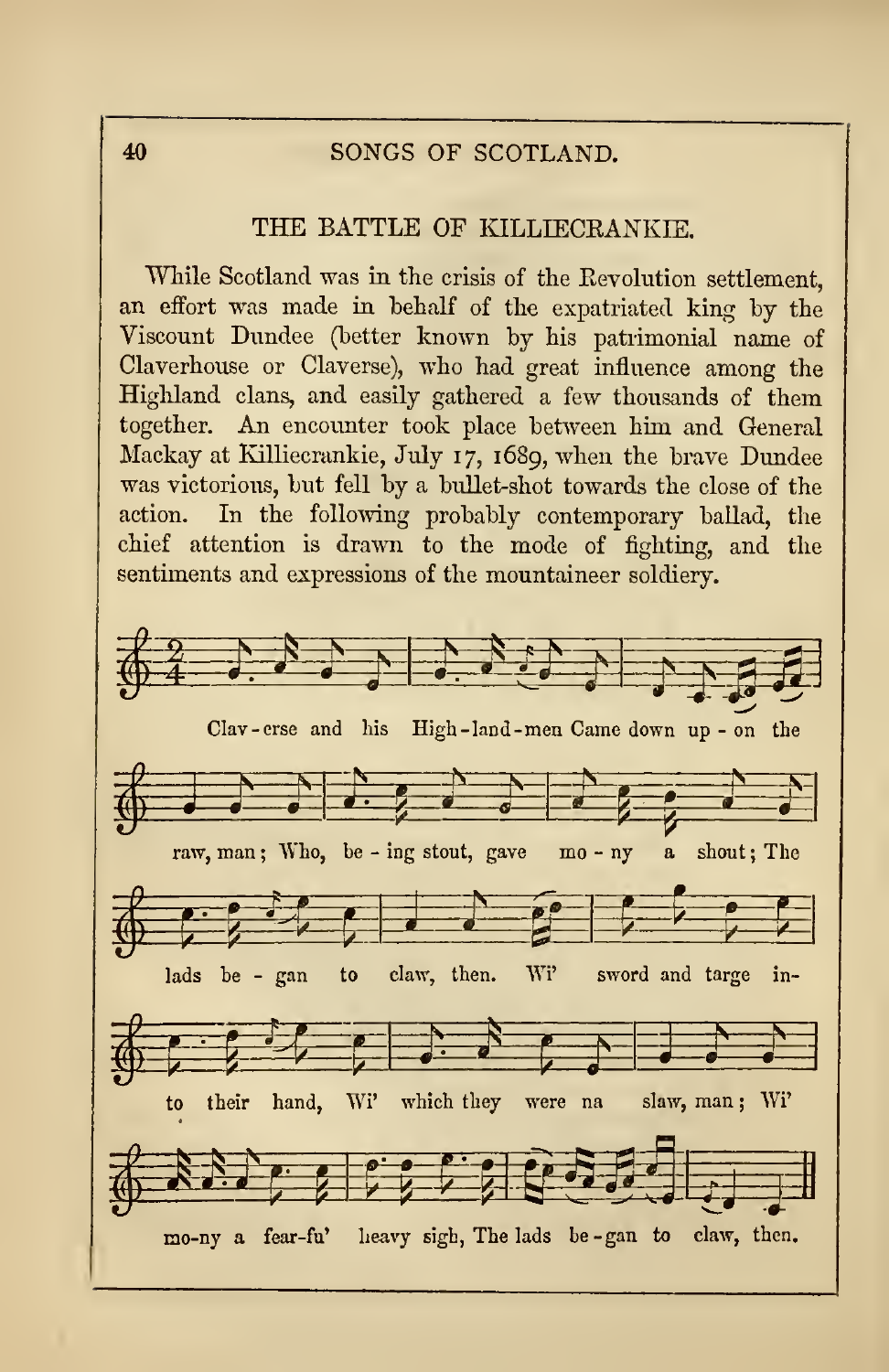#### THE BATTLE OF KILLIECRANKIE. 41

Claverse and his Highlandmen Came down upon the raw, man ; Who, being stout, gave mony a shout: The lads began to claw, then. Wi' sword and targe into their hand, Wi' which they were na slaw, man ; Wi' mony a fearfu' heavy sigh, The lads began to claw, then.

Ower bush, ower bank, ower ditch, ower stank, She flang amang them a', man ; The butter-box<sup>1</sup> gat mony knocks; Their riggings paid for a', then. They got their paiks wi' sudden straiks, Which, to their grief they saw, man ; Wi' clinkum-clankum ower their crowns, The lads began to fa', then.

Her <sup>2</sup> leap'd about, her skipp'd about, And flang amang them a', man; The English blades got broken heads, Their crowns were cleaved in twa, then ; The durk and dour made their last hour, And proved their final fa', man ; They thocht the devil had been there, That play'd them sic a pa', man.

<sup>1</sup> Butter-box ; slang word for a Dutchman, on account of the great quantity of butter they eat.—GROSE. In Mackay'3 little army there were several Dutch regiments.

<sup>2</sup> The Highlanders have only one pronoun, and as it happens to resemble the English word her, it has caused the Lowlanders to have a general impression that they mistake the feminine for the masculine gender. It has even become a sort of nickname for them, as in the present case, and in a subsequent verse, where it is extended to Her-nain-sell.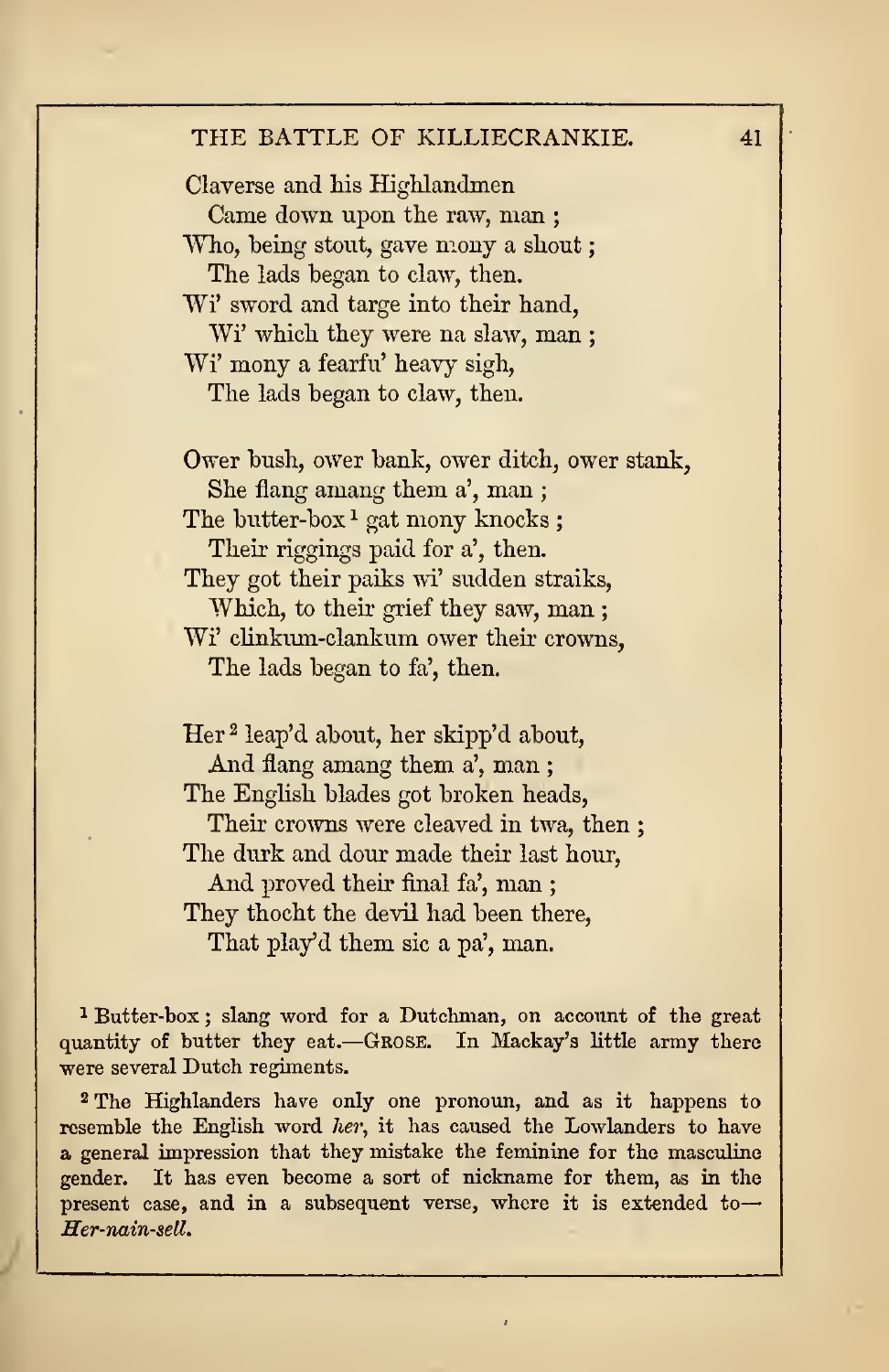| 42                          | SONGS OF SCOTLAND.                           |
|-----------------------------|----------------------------------------------|
|                             | The Solemn League and Covenant               |
|                             | Cam whigging up the hill, man;               |
|                             | Thocht Highland trews durst not refuse       |
|                             | For to subscribe their bill, then:           |
|                             | In Willie's name, they thocht nae ane        |
|                             | Durst stop their course at a', man;          |
|                             | But Her-nain-sell, wi' mony a knock,         |
|                             | Cried, Furich, Whigs, awa', man.             |
|                             | Sir Evan Dhu, <sup>1</sup> and his men true, |
|                             | Cam linking up the brink, man;               |
|                             | The Hogan Dutch, they feared such,           |
|                             | They bred a horrid stink, then.              |
|                             | The true MacLean, and his fierce men,        |
|                             | Cam in amang them a', man;                   |
|                             | Nane durst withstand his heavy hand;         |
|                             | A' fled and ran awa', then.                  |
|                             |                                              |
|                             | Och on a righ! och on a righ!                |
|                             | Why should she lose King Shames, man?        |
|                             | Och rig in di! och rig in di!                |
|                             | She shall break a' her banes, then;          |
|                             | With <i>furichinich</i> , and stay a while,  |
|                             | And speak a word or twa, man;                |
|                             | She's gie ye a straik out ower the neck,     |
|                             | Before ye win awa', then.                    |
|                             | Oh, fie for shame, ye're three for ane!      |
|                             | Her-nain-sell's won the day, man.            |
|                             | King Shames' red-coats should be hung up,    |
|                             | Because they ran awa', then. <sup>2</sup>    |
| $7^{\circ}$<br>$\mathbf{r}$ |                                              |

<sup>1</sup> Sir Evan Cameron of LochieL

<sup>2</sup> The author appears here to allude to the general conduct of King James's army in the crisis of the Revolution.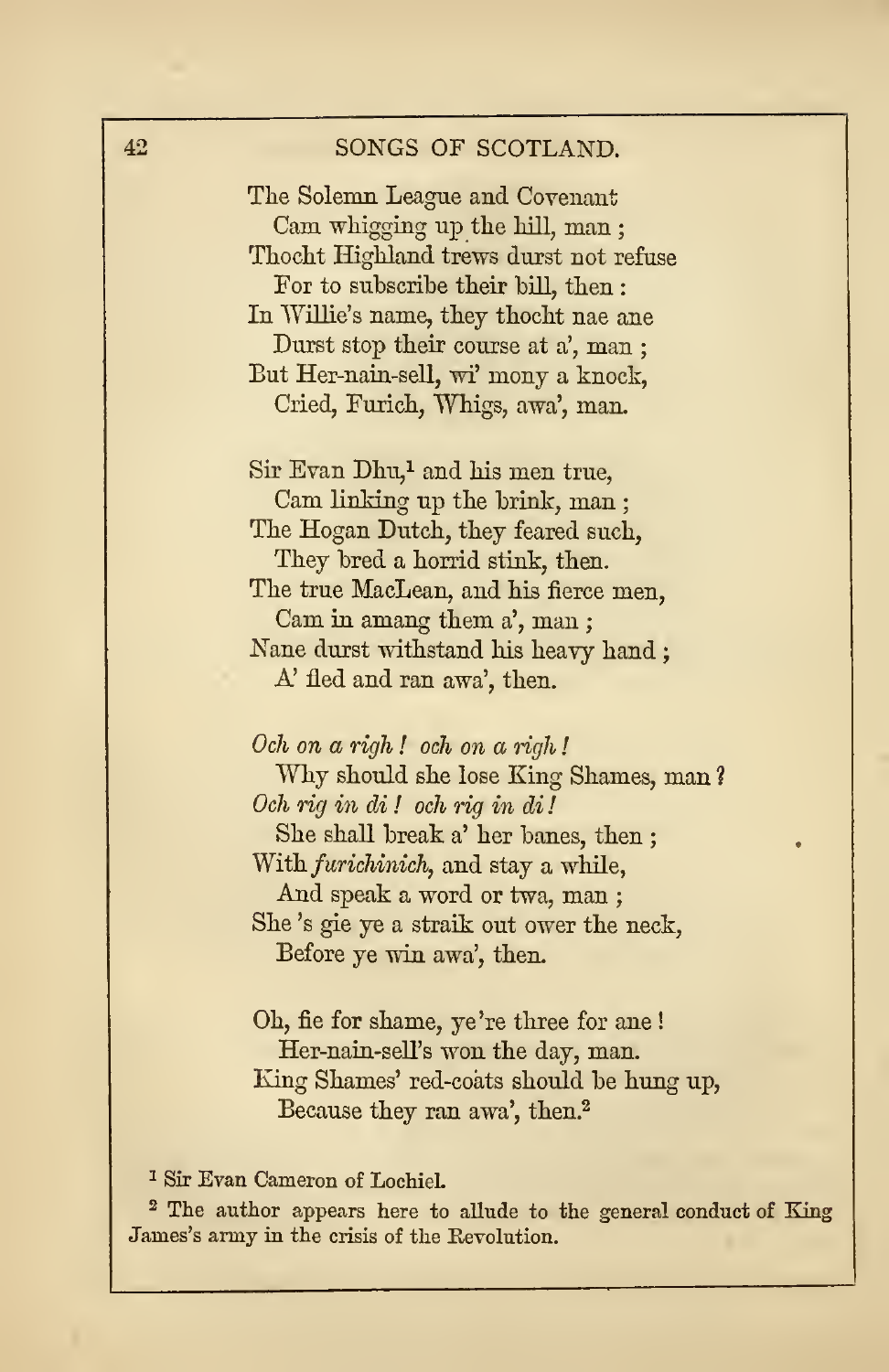# THE BRAES OF KILLIECRANKIE. 43

Had they bent their bows like Highland trews, And made as lang <sup>a</sup> stay, man, They'd saved their king, that sacred thing, And Willie 'd run awa', then.<sup>1</sup>

A professor Kennedy (qu. Kerr ?), of Aberdeen, is stated by James Hogg to have produced a Latin ballad on the Battle of Killiecrankie, being in some degree a paraphrase of this rough vernacular song, but including references to heroes of the cavalier party not here adverted to. It begins as follows :

> Gramius notabilis coegerat montanos. Qui clypeis et gladiis fugarant Anglicanos Fugerunt Vallicolæ, atque Puritani; Cacavere Batavi et Cameroniani.<sup>2</sup>

## THE BRAES OF KILLIECRANKIE.

There is a second popular ballad on the Battle of Killiecrankie, of much more comic expression than the preceding. It has been given with its melody in Johnson's Museum, but with some improvements from the hand of Burns.



### <sup>1</sup> From Herd's Collection, 1776.

<sup>2</sup> Of this clever production Sir Walter Scott, in his turn, wrote a versified translation, which was printed in Chambers's Journal, First Series, No. 48.